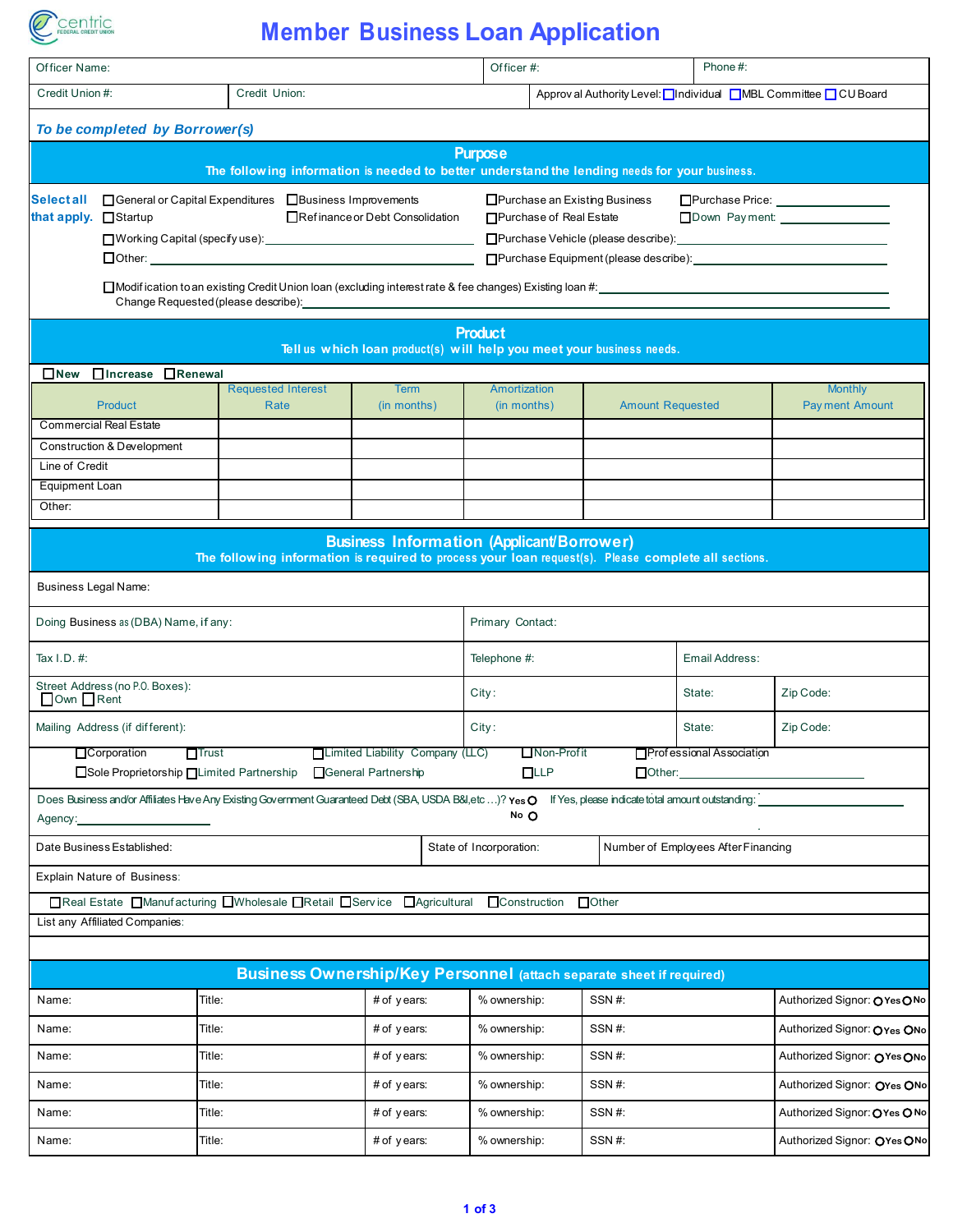|                                                                                                            |                                                                                                                     |  |  |                                                                                                                              |                         |                                                                                                                                                                                              |  | <b>Collateral to Secure your Small Business Loan</b>                                                                                         |                                                              |                  | The following information will help us better understand the assets being pledged to secure your business loan request(s).                                                                                                                                                                                                  |                      |                                            |                                                                                                                                             |          |
|------------------------------------------------------------------------------------------------------------|---------------------------------------------------------------------------------------------------------------------|--|--|------------------------------------------------------------------------------------------------------------------------------|-------------------------|----------------------------------------------------------------------------------------------------------------------------------------------------------------------------------------------|--|----------------------------------------------------------------------------------------------------------------------------------------------|--------------------------------------------------------------|------------------|-----------------------------------------------------------------------------------------------------------------------------------------------------------------------------------------------------------------------------------------------------------------------------------------------------------------------------|----------------------|--------------------------------------------|---------------------------------------------------------------------------------------------------------------------------------------------|----------|
|                                                                                                            |                                                                                                                     |  |  |                                                                                                                              |                         |                                                                                                                                                                                              |  | & owner name(s) are required for all pledged collateral.                                                                                     |                                                              |                  | CHECK ONLY the following collateral that is being offered to secure your Small Business loan request(s). Current Value, Lien(s), description                                                                                                                                                                                |                      |                                            |                                                                                                                                             |          |
| <b>Current Lien(s)</b><br><b>Collateral</b><br><b>Current Value</b><br>Amount Outstanding/To Whom Payable) |                                                                                                                     |  |  |                                                                                                                              |                         |                                                                                                                                                                                              |  |                                                                                                                                              | Describe Collateral<br>(If real estate also provide address) |                  |                                                                                                                                                                                                                                                                                                                             | <b>Owner Name(s)</b> |                                            |                                                                                                                                             |          |
|                                                                                                            | CD Savings                                                                                                          |  |  |                                                                                                                              |                         |                                                                                                                                                                                              |  |                                                                                                                                              |                                                              |                  |                                                                                                                                                                                                                                                                                                                             |                      |                                            |                                                                                                                                             |          |
|                                                                                                            | <b>Marketable Securities</b>                                                                                        |  |  |                                                                                                                              |                         |                                                                                                                                                                                              |  |                                                                                                                                              |                                                              |                  |                                                                                                                                                                                                                                                                                                                             |                      |                                            |                                                                                                                                             |          |
|                                                                                                            | Equipment                                                                                                           |  |  |                                                                                                                              |                         |                                                                                                                                                                                              |  |                                                                                                                                              |                                                              |                  |                                                                                                                                                                                                                                                                                                                             |                      |                                            |                                                                                                                                             |          |
|                                                                                                            | □New □Used<br>Vehicle                                                                                               |  |  |                                                                                                                              |                         |                                                                                                                                                                                              |  |                                                                                                                                              |                                                              |                  |                                                                                                                                                                                                                                                                                                                             |                      |                                            |                                                                                                                                             |          |
|                                                                                                            | $\Box$ New $\Box$ Used                                                                                              |  |  |                                                                                                                              |                         |                                                                                                                                                                                              |  |                                                                                                                                              |                                                              |                  |                                                                                                                                                                                                                                                                                                                             |                      |                                            |                                                                                                                                             |          |
|                                                                                                            | <b>Accounts Receivable</b>                                                                                          |  |  |                                                                                                                              |                         |                                                                                                                                                                                              |  |                                                                                                                                              |                                                              |                  |                                                                                                                                                                                                                                                                                                                             |                      |                                            |                                                                                                                                             |          |
|                                                                                                            | Inventory<br><b>Owner Occupied Real Estate</b>                                                                      |  |  |                                                                                                                              |                         |                                                                                                                                                                                              |  |                                                                                                                                              |                                                              |                  |                                                                                                                                                                                                                                                                                                                             |                      |                                            |                                                                                                                                             |          |
|                                                                                                            | $\Box$ Residential<br><b>Commercial</b>                                                                             |  |  |                                                                                                                              |                         |                                                                                                                                                                                              |  |                                                                                                                                              |                                                              |                  |                                                                                                                                                                                                                                                                                                                             |                      |                                            |                                                                                                                                             |          |
|                                                                                                            | Investment Real Estate<br>$\Box$ Residential<br>$\Box$ Commercial<br>Mixed Use<br>$\Box$ Raw Land<br><b>D</b> Other |  |  |                                                                                                                              |                         |                                                                                                                                                                                              |  |                                                                                                                                              |                                                              |                  |                                                                                                                                                                                                                                                                                                                             |                      |                                            |                                                                                                                                             |          |
|                                                                                                            |                                                                                                                     |  |  |                                                                                                                              |                         |                                                                                                                                                                                              |  | <b>Business Obligations/Deposit Relationships</b>                                                                                            |                                                              |                  |                                                                                                                                                                                                                                                                                                                             |                      |                                            |                                                                                                                                             |          |
|                                                                                                            |                                                                                                                     |  |  |                                                                                                                              |                         |                                                                                                                                                                                              |  |                                                                                                                                              |                                                              |                  |                                                                                                                                                                                                                                                                                                                             |                      |                                            | The following information is required to process your application & will help us get a complete view of your current banking relationships. |          |
|                                                                                                            |                                                                                                                     |  |  |                                                                                                                              |                         |                                                                                                                                                                                              |  |                                                                                                                                              |                                                              |                  | Include all business loans & business deposit relationships (including existing accounts with Credit Union). Do not include rent on office space or other facilities. (Attach<br>additional sheets if necessary.) * Please indicate in the first column below which obligations are being refinanced with this application. |                      |                                            |                                                                                                                                             |          |
|                                                                                                            | <b>Business Obligations Only</b>                                                                                    |  |  |                                                                                                                              |                         |                                                                                                                                                                                              |  |                                                                                                                                              |                                                              |                  | <b>Business Deposit Relationships</b>                                                                                                                                                                                                                                                                                       |                      |                                            |                                                                                                                                             |          |
| $\ast$                                                                                                     | Creditor                                                                                                            |  |  |                                                                                                                              |                         | Loan Type Current Balance Monthly Payment                                                                                                                                                    |  | Collateral                                                                                                                                   |                                                              |                  | Deposit Type                                                                                                                                                                                                                                                                                                                |                      | <b>Bank Name</b><br><b>Current Balance</b> |                                                                                                                                             |          |
| □                                                                                                          |                                                                                                                     |  |  |                                                                                                                              |                         |                                                                                                                                                                                              |  |                                                                                                                                              |                                                              | <b>DCHK DSAV</b> |                                                                                                                                                                                                                                                                                                                             |                      |                                            |                                                                                                                                             |          |
|                                                                                                            |                                                                                                                     |  |  |                                                                                                                              |                         |                                                                                                                                                                                              |  |                                                                                                                                              |                                                              |                  | <b>DCHK DSAV</b>                                                                                                                                                                                                                                                                                                            |                      |                                            |                                                                                                                                             |          |
| Ω<br>Ω                                                                                                     |                                                                                                                     |  |  |                                                                                                                              |                         |                                                                                                                                                                                              |  |                                                                                                                                              |                                                              |                  | <b>OCHK OSAV</b>                                                                                                                                                                                                                                                                                                            |                      |                                            |                                                                                                                                             |          |
|                                                                                                            |                                                                                                                     |  |  |                                                                                                                              |                         |                                                                                                                                                                                              |  |                                                                                                                                              |                                                              |                  | <b>OCHK OSAV</b>                                                                                                                                                                                                                                                                                                            |                      |                                            |                                                                                                                                             |          |
| о                                                                                                          |                                                                                                                     |  |  |                                                                                                                              |                         |                                                                                                                                                                                              |  |                                                                                                                                              |                                                              |                  |                                                                                                                                                                                                                                                                                                                             |                      |                                            |                                                                                                                                             |          |
|                                                                                                            |                                                                                                                     |  |  |                                                                                                                              |                         |                                                                                                                                                                                              |  | <b>Business Financials</b>                                                                                                                   |                                                              |                  |                                                                                                                                                                                                                                                                                                                             |                      |                                            |                                                                                                                                             |          |
|                                                                                                            |                                                                                                                     |  |  | <b>Business Financials (Applicant/Borrower)</b>                                                                              |                         |                                                                                                                                                                                              |  |                                                                                                                                              |                                                              |                  | The following information provides us details about the financial background of your business.<br>Income as reported on most recent tax                                                                                                                                                                                     |                      |                                            |                                                                                                                                             |          |
|                                                                                                            | Balance Sheet as of:                                                                                                |  |  |                                                                                                                              |                         |                                                                                                                                                                                              |  |                                                                                                                                              |                                                              |                  | return fiscal year ending:                                                                                                                                                                                                                                                                                                  |                      |                                            |                                                                                                                                             |          |
|                                                                                                            | Business Cash                                                                                                       |  |  |                                                                                                                              |                         | Accounts Payable                                                                                                                                                                             |  |                                                                                                                                              |                                                              |                  | <b>GROSS SALES/REVENUE</b>                                                                                                                                                                                                                                                                                                  |                      |                                            |                                                                                                                                             | $^{(+)}$ |
|                                                                                                            | Accounts Receivable                                                                                                 |  |  |                                                                                                                              |                         | Notes Payable                                                                                                                                                                                |  |                                                                                                                                              |                                                              |                  | Cost of Goods Sold                                                                                                                                                                                                                                                                                                          |                      |                                            |                                                                                                                                             | $(-)$    |
|                                                                                                            | Inventory                                                                                                           |  |  |                                                                                                                              | <b>Credit Card Debt</b> |                                                                                                                                                                                              |  |                                                                                                                                              |                                                              |                  | Owner's Salary                                                                                                                                                                                                                                                                                                              |                      |                                            |                                                                                                                                             | $(-)$    |
|                                                                                                            | Machinery/Equipment                                                                                                 |  |  |                                                                                                                              |                         | Automotiv e Loans                                                                                                                                                                            |  |                                                                                                                                              |                                                              |                  | Interest Expense                                                                                                                                                                                                                                                                                                            |                      |                                            |                                                                                                                                             | $(-)$    |
|                                                                                                            | <b>Business Automobiles</b>                                                                                         |  |  |                                                                                                                              |                         | Mortgages                                                                                                                                                                                    |  |                                                                                                                                              |                                                              |                  | Depreciation                                                                                                                                                                                                                                                                                                                |                      |                                            |                                                                                                                                             | $(-)$    |
|                                                                                                            | <b>Commercial Real Estate</b>                                                                                       |  |  |                                                                                                                              |                         |                                                                                                                                                                                              |  |                                                                                                                                              |                                                              |                  | Remaining Expense                                                                                                                                                                                                                                                                                                           |                      |                                            |                                                                                                                                             | $(-)$    |
|                                                                                                            |                                                                                                                     |  |  |                                                                                                                              | Other                   |                                                                                                                                                                                              |  |                                                                                                                                              | <b>BUSINESS NETINCOME / (NETLOSS)</b>                        |                  |                                                                                                                                                                                                                                                                                                                             |                      |                                            |                                                                                                                                             |          |
| Other                                                                                                      |                                                                                                                     |  |  |                                                                                                                              |                         |                                                                                                                                                                                              |  |                                                                                                                                              |                                                              |                  |                                                                                                                                                                                                                                                                                                                             |                      |                                            |                                                                                                                                             | $(=)$    |
|                                                                                                            |                                                                                                                     |  |  |                                                                                                                              |                         |                                                                                                                                                                                              |  | <b>Declarations</b>                                                                                                                          |                                                              |                  | The following questions are required to process your Small Business loan request.                                                                                                                                                                                                                                           |                      |                                            |                                                                                                                                             |          |
|                                                                                                            |                                                                                                                     |  |  |                                                                                                                              |                         |                                                                                                                                                                                              |  |                                                                                                                                              |                                                              |                  |                                                                                                                                                                                                                                                                                                                             |                      |                                            |                                                                                                                                             |          |
|                                                                                                            |                                                                                                                     |  |  |                                                                                                                              |                         | Please provide details on an additional page to any question with a YES response.<br>Is the applicant party to any lawsuit or subject to outstanding judgments? $\bigcirc$ Yes $\bigcirc$ No |  |                                                                                                                                              |                                                              |                  |                                                                                                                                                                                                                                                                                                                             |                      |                                            |                                                                                                                                             |          |
|                                                                                                            |                                                                                                                     |  |  |                                                                                                                              |                         | Is the applicant party to taxes or credit obligations past due? $\bigcirc$ Yes $\bigcirc$ No                                                                                                 |  |                                                                                                                                              |                                                              |                  |                                                                                                                                                                                                                                                                                                                             |                      |                                            |                                                                                                                                             |          |
|                                                                                                            | If yes, to Whom Payable:                                                                                            |  |  |                                                                                                                              |                         |                                                                                                                                                                                              |  |                                                                                                                                              |                                                              |                  | Amount:                                                                                                                                                                                                                                                                                                                     |                      |                                            |                                                                                                                                             |          |
|                                                                                                            |                                                                                                                     |  |  |                                                                                                                              |                         |                                                                                                                                                                                              |  | Has the applicant ever filed personal bankruptcy or served as an officer in a company that declared bankruptcy? $\bigcirc$ Yes $\bigcirc$ No |                                                              |                  |                                                                                                                                                                                                                                                                                                                             |                      |                                            |                                                                                                                                             |          |
|                                                                                                            | violation? ◎ Yes ◎ No                                                                                               |  |  |                                                                                                                              |                         |                                                                                                                                                                                              |  |                                                                                                                                              |                                                              |                  | Is the applicant presently under indictment or probation or parole, or ever been charged or convicted for any criminal offense other than a minor motor vehicle                                                                                                                                                             |                      |                                            |                                                                                                                                             |          |
|                                                                                                            |                                                                                                                     |  |  |                                                                                                                              |                         |                                                                                                                                                                                              |  |                                                                                                                                              |                                                              |                  | Is the applicant a political party, a campaign, a candidate, a public official or foreign political official or an immedate family member of such an official, or a business                                                                                                                                                |                      |                                            |                                                                                                                                             |          |
|                                                                                                            |                                                                                                                     |  |  | entity formed by or for the benefit of any public official? ○Yes ○ No<br>If yes, name, relationship, & position of official: |                         |                                                                                                                                                                                              |  |                                                                                                                                              |                                                              |                  |                                                                                                                                                                                                                                                                                                                             |                      |                                            |                                                                                                                                             |          |
|                                                                                                            |                                                                                                                     |  |  |                                                                                                                              |                         | Is the applicant or an owner an employee of Credit Union or one of its affiliates? $\bigcirc$ Yes $\bigcirc$ No                                                                              |  |                                                                                                                                              |                                                              |                  |                                                                                                                                                                                                                                                                                                                             |                      |                                            |                                                                                                                                             |          |
|                                                                                                            | If yes, name of employee:                                                                                           |  |  |                                                                                                                              |                         |                                                                                                                                                                                              |  |                                                                                                                                              |                                                              |                  |                                                                                                                                                                                                                                                                                                                             |                      |                                            |                                                                                                                                             |          |
|                                                                                                            |                                                                                                                     |  |  |                                                                                                                              |                         | Any of gross annual revenue of business is derived from Gambling? $\bigcirc$ Yes $\bigcirc$ No                                                                                               |  |                                                                                                                                              |                                                              |                  |                                                                                                                                                                                                                                                                                                                             |                      |                                            |                                                                                                                                             |          |
|                                                                                                            |                                                                                                                     |  |  | If yes, what type of Gambling does the applicant participate in?                                                             |                         |                                                                                                                                                                                              |  |                                                                                                                                              |                                                              |                  | Amount:                                                                                                                                                                                                                                                                                                                     |                      |                                            |                                                                                                                                             |          |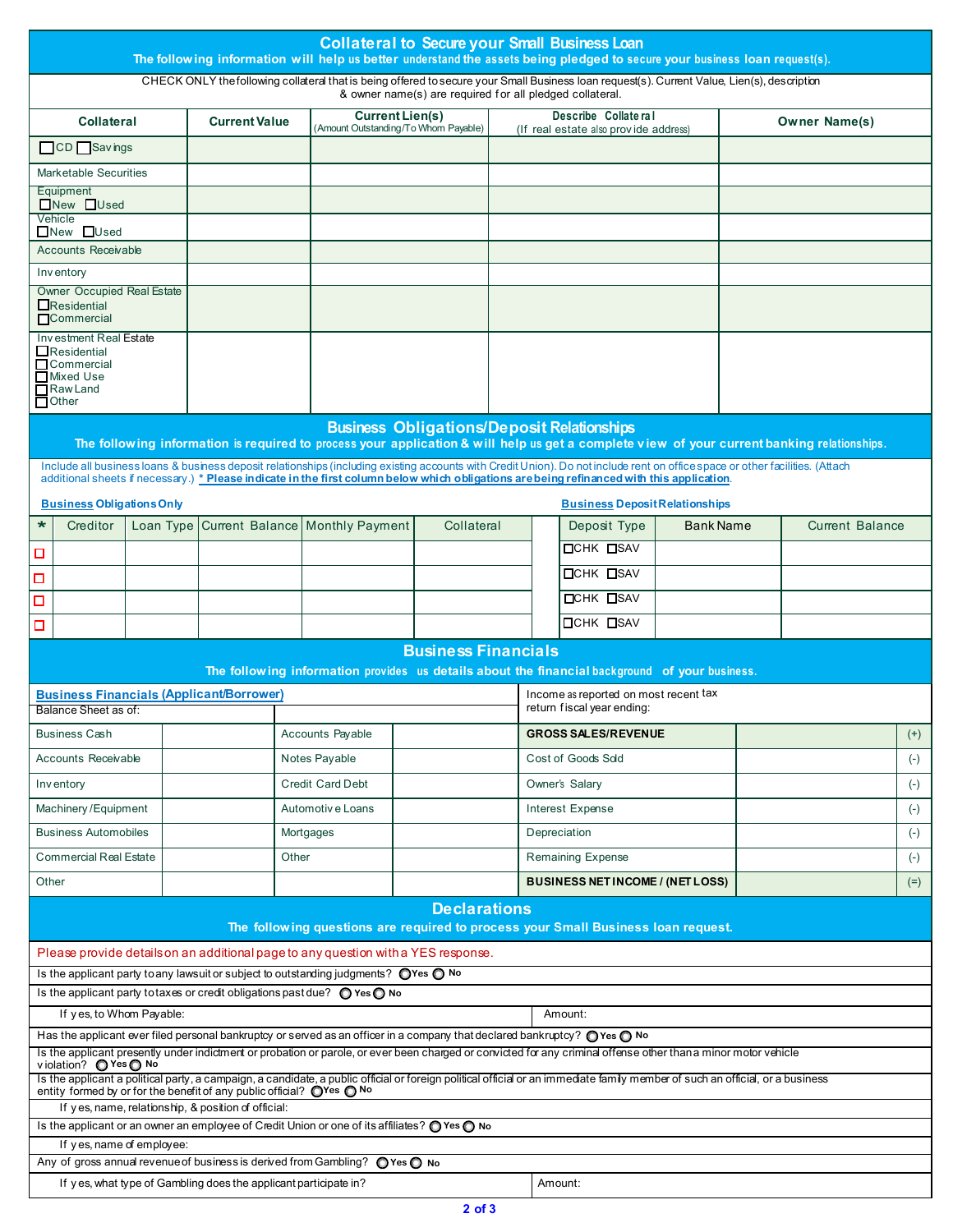|                                                                                                                                                                                                                                                                                                                                                                                                                                                                                                                                                                                                                                                                                                                                                                                                                                                                                                                                                                                                                                                                                                                                                                                                                                                                                                     |                                                                                                                                                                               |                                |                               |                                    | <b>Credit Application Checklist</b><br>any items are omitted reasons why must be included. |                             |              |                                 |                         | CU Employee must initial next to each line item to validate that they have supplied the required documentation. If                                                                                                                                                                                                                                                                                                                                                                                                                                                                                                                                                                             |                             |        |
|-----------------------------------------------------------------------------------------------------------------------------------------------------------------------------------------------------------------------------------------------------------------------------------------------------------------------------------------------------------------------------------------------------------------------------------------------------------------------------------------------------------------------------------------------------------------------------------------------------------------------------------------------------------------------------------------------------------------------------------------------------------------------------------------------------------------------------------------------------------------------------------------------------------------------------------------------------------------------------------------------------------------------------------------------------------------------------------------------------------------------------------------------------------------------------------------------------------------------------------------------------------------------------------------------------|-------------------------------------------------------------------------------------------------------------------------------------------------------------------------------|--------------------------------|-------------------------------|------------------------------------|--------------------------------------------------------------------------------------------|-----------------------------|--------------|---------------------------------|-------------------------|------------------------------------------------------------------------------------------------------------------------------------------------------------------------------------------------------------------------------------------------------------------------------------------------------------------------------------------------------------------------------------------------------------------------------------------------------------------------------------------------------------------------------------------------------------------------------------------------------------------------------------------------------------------------------------------------|-----------------------------|--------|
| <b>Employee</b><br><b>Initials</b>                                                                                                                                                                                                                                                                                                                                                                                                                                                                                                                                                                                                                                                                                                                                                                                                                                                                                                                                                                                                                                                                                                                                                                                                                                                                  |                                                                                                                                                                               |                                | <b>Required Documentation</b> |                                    |                                                                                            | <b>Reasons for Omission</b> |              |                                 |                         |                                                                                                                                                                                                                                                                                                                                                                                                                                                                                                                                                                                                                                                                                                |                             |        |
|                                                                                                                                                                                                                                                                                                                                                                                                                                                                                                                                                                                                                                                                                                                                                                                                                                                                                                                                                                                                                                                                                                                                                                                                                                                                                                     | Member Business Loan Application - Fully Completed signed & dated.                                                                                                            |                                |                               |                                    |                                                                                            |                             |              |                                 |                         |                                                                                                                                                                                                                                                                                                                                                                                                                                                                                                                                                                                                                                                                                                |                             |        |
|                                                                                                                                                                                                                                                                                                                                                                                                                                                                                                                                                                                                                                                                                                                                                                                                                                                                                                                                                                                                                                                                                                                                                                                                                                                                                                     | Attached sheet providing details to Declaration questions answered YES on page 2.                                                                                             |                                |                               |                                    |                                                                                            |                             |              |                                 |                         |                                                                                                                                                                                                                                                                                                                                                                                                                                                                                                                                                                                                                                                                                                |                             |        |
|                                                                                                                                                                                                                                                                                                                                                                                                                                                                                                                                                                                                                                                                                                                                                                                                                                                                                                                                                                                                                                                                                                                                                                                                                                                                                                     | Copy of Purchase & Sales Agreement/Bill of Sale, if applicable.                                                                                                               |                                |                               |                                    |                                                                                            |                             |              |                                 |                         |                                                                                                                                                                                                                                                                                                                                                                                                                                                                                                                                                                                                                                                                                                |                             |        |
|                                                                                                                                                                                                                                                                                                                                                                                                                                                                                                                                                                                                                                                                                                                                                                                                                                                                                                                                                                                                                                                                                                                                                                                                                                                                                                     | For investment real estate transactions, a schedule of all property owned showing year purchased, purchase<br>price, outstanding loans & pay ments, & gross rents & expenses. |                                |                               |                                    |                                                                                            |                             |              |                                 |                         |                                                                                                                                                                                                                                                                                                                                                                                                                                                                                                                                                                                                                                                                                                |                             |        |
|                                                                                                                                                                                                                                                                                                                                                                                                                                                                                                                                                                                                                                                                                                                                                                                                                                                                                                                                                                                                                                                                                                                                                                                                                                                                                                     | For all applicants except non-profits a Personal Financial Statement must be completed by all owners.                                                                         |                                |                               |                                    |                                                                                            |                             |              |                                 |                         |                                                                                                                                                                                                                                                                                                                                                                                                                                                                                                                                                                                                                                                                                                |                             |        |
| <b>Employee</b><br><b>Initials</b>                                                                                                                                                                                                                                                                                                                                                                                                                                                                                                                                                                                                                                                                                                                                                                                                                                                                                                                                                                                                                                                                                                                                                                                                                                                                  | <b>Required Financial Documentation</b><br>Limited<br><b>Full</b><br><b>Score</b>                                                                                             |                                |                               |                                    |                                                                                            |                             |              |                                 |                         |                                                                                                                                                                                                                                                                                                                                                                                                                                                                                                                                                                                                                                                                                                | <b>Reasons for Omission</b> |        |
|                                                                                                                                                                                                                                                                                                                                                                                                                                                                                                                                                                                                                                                                                                                                                                                                                                                                                                                                                                                                                                                                                                                                                                                                                                                                                                     | One (1) year current business federal tax retum (complete with all<br>schedules) or Accountant prepared Financial Statement.                                                  |                                |                               |                                    |                                                                                            |                             |              |                                 |                         |                                                                                                                                                                                                                                                                                                                                                                                                                                                                                                                                                                                                                                                                                                |                             |        |
|                                                                                                                                                                                                                                                                                                                                                                                                                                                                                                                                                                                                                                                                                                                                                                                                                                                                                                                                                                                                                                                                                                                                                                                                                                                                                                     | One (1) year personal federal tax return - Complete with all schedules for<br>each owner/guarantor.                                                                           |                                |                               |                                    |                                                                                            |                             | $\mathsf{x}$ |                                 |                         |                                                                                                                                                                                                                                                                                                                                                                                                                                                                                                                                                                                                                                                                                                |                             |        |
|                                                                                                                                                                                                                                                                                                                                                                                                                                                                                                                                                                                                                                                                                                                                                                                                                                                                                                                                                                                                                                                                                                                                                                                                                                                                                                     | Interim YTD business financial statement (balance sheet & income<br>statement) if the application date is more than (six) 6 months beyond<br>fiscal year end.                 |                                |                               |                                    |                                                                                            |                             |              | X                               | X                       |                                                                                                                                                                                                                                                                                                                                                                                                                                                                                                                                                                                                                                                                                                |                             |        |
|                                                                                                                                                                                                                                                                                                                                                                                                                                                                                                                                                                                                                                                                                                                                                                                                                                                                                                                                                                                                                                                                                                                                                                                                                                                                                                     | Two (2) year current business federal tax retum (complete with all<br>schedules) or Accountant prepared Financial Statement.                                                  |                                |                               |                                    |                                                                                            |                             |              | $\mathbf x$                     |                         |                                                                                                                                                                                                                                                                                                                                                                                                                                                                                                                                                                                                                                                                                                |                             |        |
|                                                                                                                                                                                                                                                                                                                                                                                                                                                                                                                                                                                                                                                                                                                                                                                                                                                                                                                                                                                                                                                                                                                                                                                                                                                                                                     | Accounts Receivable aging report if loan is for working capital purposes<br>or secured by accounts receivable.                                                                |                                |                               |                                    |                                                                                            |                             |              | X                               | X                       |                                                                                                                                                                                                                                                                                                                                                                                                                                                                                                                                                                                                                                                                                                |                             |        |
|                                                                                                                                                                                                                                                                                                                                                                                                                                                                                                                                                                                                                                                                                                                                                                                                                                                                                                                                                                                                                                                                                                                                                                                                                                                                                                     | Two (2) year personal federal tax return - Complete with all schedules for<br>each owner/guarantor.                                                                           |                                |                               |                                    |                                                                                            | $\mathsf{X}$                |              |                                 |                         |                                                                                                                                                                                                                                                                                                                                                                                                                                                                                                                                                                                                                                                                                                |                             |        |
|                                                                                                                                                                                                                                                                                                                                                                                                                                                                                                                                                                                                                                                                                                                                                                                                                                                                                                                                                                                                                                                                                                                                                                                                                                                                                                     | Three (3) y ear current business federal tax return (complete with all<br>schedules) or Accountant prepared Financial Statement.                                              |                                |                               |                                    |                                                                                            |                             |              |                                 | X                       |                                                                                                                                                                                                                                                                                                                                                                                                                                                                                                                                                                                                                                                                                                |                             |        |
| Three (3) y ear personal federal tax return - Complete with all schedules<br>X<br>for each owner/guarantor.                                                                                                                                                                                                                                                                                                                                                                                                                                                                                                                                                                                                                                                                                                                                                                                                                                                                                                                                                                                                                                                                                                                                                                                         |                                                                                                                                                                               |                                |                               |                                    |                                                                                            |                             |              |                                 |                         |                                                                                                                                                                                                                                                                                                                                                                                                                                                                                                                                                                                                                                                                                                |                             |        |
|                                                                                                                                                                                                                                                                                                                                                                                                                                                                                                                                                                                                                                                                                                                                                                                                                                                                                                                                                                                                                                                                                                                                                                                                                                                                                                     |                                                                                                                                                                               |                                |                               |                                    |                                                                                            |                             |              |                                 |                         | HMDA (Only complete section below if the loan secured by and made for the purpose of purchasing/refinancing a dwelling*)                                                                                                                                                                                                                                                                                                                                                                                                                                                                                                                                                                       |                             |        |
|                                                                                                                                                                                                                                                                                                                                                                                                                                                                                                                                                                                                                                                                                                                                                                                                                                                                                                                                                                                                                                                                                                                                                                                                                                                                                                     | and sex on the basis of visual observation or sumame. If you do not wish to furnish this information, please check below. Use additional page if necessary.                   |                                |                               |                                    |                                                                                            |                             |              |                                 |                         | The following information is requested by the federal government for certain types of loans related to a dwelling in order to monitor the lender's compliance with equal credit opportunity, fair housing, and home mortgage<br>disclosures laws. You are not required to fumish this information, but are encouraged to do so. You may select one or more designations for "Race." The law provides that a lender may not discriminate on the basis of this<br>information, or on whether you choose to furnish it. However, if you choose not to furnish the information and you have made this application in person, under federal regulations the lender is required to note ethnicity, r |                             |        |
|                                                                                                                                                                                                                                                                                                                                                                                                                                                                                                                                                                                                                                                                                                                                                                                                                                                                                                                                                                                                                                                                                                                                                                                                                                                                                                     |                                                                                                                                                                               | do not wish to<br>furnish this |                               | Ethnicity<br>Hispanic Not Hispanic | American Indian,                                                                           |                             |              | Race<br><b>Black or African</b> | Native Hawaiian or      |                                                                                                                                                                                                                                                                                                                                                                                                                                                                                                                                                                                                                                                                                                | Sex                         |        |
|                                                                                                                                                                                                                                                                                                                                                                                                                                                                                                                                                                                                                                                                                                                                                                                                                                                                                                                                                                                                                                                                                                                                                                                                                                                                                                     | Owner Name                                                                                                                                                                    | information                    | or Latino                     | or Latino                          | Alaska Native                                                                              | Asian                       |              | American                        | Other Pacific Islander  | White                                                                                                                                                                                                                                                                                                                                                                                                                                                                                                                                                                                                                                                                                          | Female                      | Male   |
|                                                                                                                                                                                                                                                                                                                                                                                                                                                                                                                                                                                                                                                                                                                                                                                                                                                                                                                                                                                                                                                                                                                                                                                                                                                                                                     |                                                                                                                                                                               | □                              | □                             | □                                  | □<br>п                                                                                     | □<br>$\Box$                 |              | □<br>$\Box$                     | □                       | o<br>$\Box$                                                                                                                                                                                                                                                                                                                                                                                                                                                                                                                                                                                                                                                                                    | □<br>о                      | □      |
|                                                                                                                                                                                                                                                                                                                                                                                                                                                                                                                                                                                                                                                                                                                                                                                                                                                                                                                                                                                                                                                                                                                                                                                                                                                                                                     |                                                                                                                                                                               | $\Box$<br>□                    | ◻<br>□                        | □<br>□                             | □                                                                                          | о                           |              | о                               | $\Box$<br>П             | $\Box$                                                                                                                                                                                                                                                                                                                                                                                                                                                                                                                                                                                                                                                                                         | О                           | □<br>о |
|                                                                                                                                                                                                                                                                                                                                                                                                                                                                                                                                                                                                                                                                                                                                                                                                                                                                                                                                                                                                                                                                                                                                                                                                                                                                                                     |                                                                                                                                                                               |                                |                               |                                    |                                                                                            |                             |              |                                 |                         | * Dwelling means any residential structure regardless of the number of acres; number of units (4-plex, 8-plex, etc.); whether or not it is a primary dwelling, secondary home, or rental property; or the borrower entity (con<br>The term dwelling includes an individual, condominium unit, cooperative unit, mobile home, manufactured home or an apartment building. The term does not include tansitory residences, such as, hotels, motels, domitories, et                                                                                                                                                                                                                               |                             |        |
|                                                                                                                                                                                                                                                                                                                                                                                                                                                                                                                                                                                                                                                                                                                                                                                                                                                                                                                                                                                                                                                                                                                                                                                                                                                                                                     |                                                                                                                                                                               |                                |                               |                                    | <b>Right to a Copy of Appraisal</b>                                                        |                             |              |                                 |                         |                                                                                                                                                                                                                                                                                                                                                                                                                                                                                                                                                                                                                                                                                                |                             |        |
|                                                                                                                                                                                                                                                                                                                                                                                                                                                                                                                                                                                                                                                                                                                                                                                                                                                                                                                                                                                                                                                                                                                                                                                                                                                                                                     | appraisal, even if your loan does not close.                                                                                                                                  |                                |                               |                                    |                                                                                            |                             |              |                                 |                         | We may order an appraisal to determine the property's value and charge you for this appraisal. In the event the property is a 1 to 4 family residential property, we will promptly give you a copy of any such                                                                                                                                                                                                                                                                                                                                                                                                                                                                                 |                             |        |
|                                                                                                                                                                                                                                                                                                                                                                                                                                                                                                                                                                                                                                                                                                                                                                                                                                                                                                                                                                                                                                                                                                                                                                                                                                                                                                     |                                                                                                                                                                               |                                |                               |                                    |                                                                                            | <b>Representation</b>       |              |                                 |                         |                                                                                                                                                                                                                                                                                                                                                                                                                                                                                                                                                                                                                                                                                                |                             |        |
| The undersigned certifies that I intend to apply for Credit in the manner indicated in this application and certify that everything stated in this application and on any attachment is correct. The Lender may keep this<br>application whether or not it is approved. Loertify that the credit being applied for will be used for business purposes. My signature also certifies that the information on this application and all supporting<br>documents is true, that my intent is to apply for business purpose credit in which the use of the proceeds will not be used to secure a dwelling or for home improvements, and that I am aware that this application is<br>not a commitment to lend. Applicant may be required to submit additional information to process this request for credit. My signature authorizes and requests Lender to share the information provided on this<br>application, together with the results of this investigation of the credit and financial condition of the company and each applicant, with the U.S. Small Business Administration ("SBA") and/or Business Alliance<br>Financial Services, LLC ("CUSO") in order to allow Lender and CUSO to offer the credit product best suited to the company and each of the owner's/guarantor's financing needs. |                                                                                                                                                                               |                                |                               |                                    |                                                                                            |                             |              |                                 |                         |                                                                                                                                                                                                                                                                                                                                                                                                                                                                                                                                                                                                                                                                                                |                             |        |
|                                                                                                                                                                                                                                                                                                                                                                                                                                                                                                                                                                                                                                                                                                                                                                                                                                                                                                                                                                                                                                                                                                                                                                                                                                                                                                     | Name of Business (please print)                                                                                                                                               |                                |                               |                                    |                                                                                            |                             |              |                                 |                         |                                                                                                                                                                                                                                                                                                                                                                                                                                                                                                                                                                                                                                                                                                |                             |        |
|                                                                                                                                                                                                                                                                                                                                                                                                                                                                                                                                                                                                                                                                                                                                                                                                                                                                                                                                                                                                                                                                                                                                                                                                                                                                                                     | Name of Authorized Signer (please print)<br><b>Authorized Signature</b>                                                                                                       |                                |                               |                                    |                                                                                            |                             |              |                                 |                         |                                                                                                                                                                                                                                                                                                                                                                                                                                                                                                                                                                                                                                                                                                |                             |        |
|                                                                                                                                                                                                                                                                                                                                                                                                                                                                                                                                                                                                                                                                                                                                                                                                                                                                                                                                                                                                                                                                                                                                                                                                                                                                                                     | Date:                                                                                                                                                                         |                                |                               |                                    |                                                                                            |                             |              |                                 |                         |                                                                                                                                                                                                                                                                                                                                                                                                                                                                                                                                                                                                                                                                                                |                             |        |
|                                                                                                                                                                                                                                                                                                                                                                                                                                                                                                                                                                                                                                                                                                                                                                                                                                                                                                                                                                                                                                                                                                                                                                                                                                                                                                     |                                                                                                                                                                               |                                |                               |                                    |                                                                                            |                             |              |                                 |                         | To Be Completed By Credit Union Employee (use additional page if necessary)                                                                                                                                                                                                                                                                                                                                                                                                                                                                                                                                                                                                                    |                             |        |
| Owner/Guarantor:                                                                                                                                                                                                                                                                                                                                                                                                                                                                                                                                                                                                                                                                                                                                                                                                                                                                                                                                                                                                                                                                                                                                                                                                                                                                                    |                                                                                                                                                                               |                                |                               |                                    |                                                                                            |                             |              |                                 |                         |                                                                                                                                                                                                                                                                                                                                                                                                                                                                                                                                                                                                                                                                                                |                             |        |
| Form of ID:                                                                                                                                                                                                                                                                                                                                                                                                                                                                                                                                                                                                                                                                                                                                                                                                                                                                                                                                                                                                                                                                                                                                                                                                                                                                                         |                                                                                                                                                                               |                                |                               | ID Number:                         |                                                                                            |                             |              |                                 | <b>Expiration Date:</b> |                                                                                                                                                                                                                                                                                                                                                                                                                                                                                                                                                                                                                                                                                                |                             |        |
|                                                                                                                                                                                                                                                                                                                                                                                                                                                                                                                                                                                                                                                                                                                                                                                                                                                                                                                                                                                                                                                                                                                                                                                                                                                                                                     | Initials of Credit Union Employee Verifying ID:                                                                                                                               |                                |                               |                                    |                                                                                            |                             |              |                                 |                         |                                                                                                                                                                                                                                                                                                                                                                                                                                                                                                                                                                                                                                                                                                |                             |        |
|                                                                                                                                                                                                                                                                                                                                                                                                                                                                                                                                                                                                                                                                                                                                                                                                                                                                                                                                                                                                                                                                                                                                                                                                                                                                                                     |                                                                                                                                                                               |                                |                               |                                    |                                                                                            |                             |              |                                 |                         |                                                                                                                                                                                                                                                                                                                                                                                                                                                                                                                                                                                                                                                                                                |                             |        |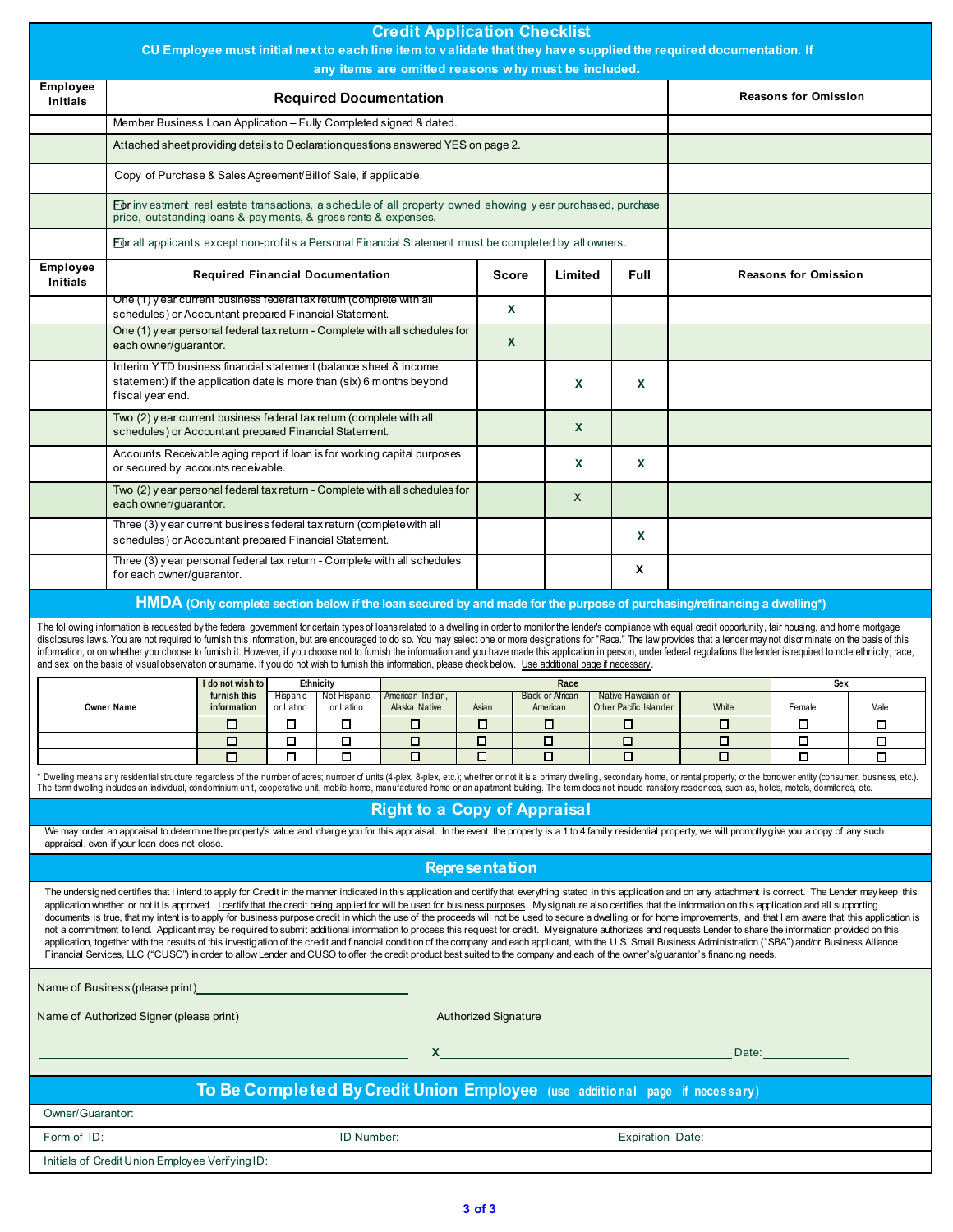

## Small Business Owner/Guarantor Personal Financial Statement

| Officer Name:                    |                                                                                             |                                                   |                                        |                                                                                                                    | Owner/Guarantor Personal Financial Statement<br>Of ficer#: |                                                                                                                                                                   |                                     |  |         |                                     |     |  |  |
|----------------------------------|---------------------------------------------------------------------------------------------|---------------------------------------------------|----------------------------------------|--------------------------------------------------------------------------------------------------------------------|------------------------------------------------------------|-------------------------------------------------------------------------------------------------------------------------------------------------------------------|-------------------------------------|--|---------|-------------------------------------|-----|--|--|
| Credit Union:                    |                                                                                             |                                                   |                                        |                                                                                                                    | Phone #:                                                   |                                                                                                                                                                   |                                     |  |         |                                     |     |  |  |
|                                  |                                                                                             |                                                   |                                        |                                                                                                                    | <b>Business Information</b>                                |                                                                                                                                                                   |                                     |  |         |                                     |     |  |  |
|                                  |                                                                                             |                                                   |                                        |                                                                                                                    |                                                            |                                                                                                                                                                   |                                     |  |         |                                     |     |  |  |
| <b>Business Legal Name:</b>      |                                                                                             |                                                   |                                        |                                                                                                                    |                                                            |                                                                                                                                                                   |                                     |  |         |                                     |     |  |  |
|                                  | Doing Business as (DBA) Name, if any:                                                       |                                                   |                                        |                                                                                                                    |                                                            |                                                                                                                                                                   |                                     |  |         |                                     |     |  |  |
|                                  |                                                                                             |                                                   |                                        | Please provide information for anyone owning 10% or more of the business. (Attach additional sheets if necessary.) |                                                            | We will accept an Accountant prepared personal financial statement attached to this form along with a customer signature acknowledging this form and disclosures. |                                     |  |         |                                     |     |  |  |
|                                  |                                                                                             | <b>Owner/Guarantor</b>                            |                                        |                                                                                                                    |                                                            |                                                                                                                                                                   | <b>Personal Financial Statement</b> |  |         |                                     |     |  |  |
| Name:                            |                                                                                             |                                                   |                                        |                                                                                                                    |                                                            |                                                                                                                                                                   |                                     |  | As of : |                                     | J/I |  |  |
|                                  | Sole Proprietorship or Business Individual: Owner                                           |                                                   |                                        |                                                                                                                    |                                                            | ASSETS (What You Own)                                                                                                                                             |                                     |  |         |                                     |     |  |  |
| <b>OFFICER</b><br>TITLE          | Partnership: Partner Limited Partner<br>Limited Liability Co. Member Manager                |                                                   |                                        |                                                                                                                    |                                                            | Cash                                                                                                                                                              |                                     |  |         |                                     | ŀЪ  |  |  |
|                                  | Corp: President Vice President Corp Secretary<br>Other: $\Box$                              |                                                   |                                        |                                                                                                                    |                                                            | Stocks and Bonds (see Schedule A)                                                                                                                                 |                                     |  |         |                                     | m   |  |  |
| Date of Birth:                   |                                                                                             |                                                   | Veteran: Yes No                        |                                                                                                                    |                                                            | <b>Retirement Accounts</b>                                                                                                                                        |                                     |  |         |                                     | Ė   |  |  |
| Social Security Number.          |                                                                                             |                                                   |                                        |                                                                                                                    |                                                            | Real Estate (see Schedule B)                                                                                                                                      |                                     |  |         |                                     | ŀН  |  |  |
| Home Phone:                      |                                                                                             |                                                   |                                        |                                                                                                                    |                                                            | Automobiles                                                                                                                                                       |                                     |  |         |                                     | ŀН  |  |  |
| <b>Street Address:</b>           |                                                                                             |                                                   |                                        |                                                                                                                    |                                                            | <b>Other Assets</b>                                                                                                                                               |                                     |  |         |                                     | īЕ  |  |  |
| City:                            |                                                                                             |                                                   | State:                                 | Zip:                                                                                                               |                                                            | Estimated Value of Business (Applicant/Borrower)                                                                                                                  |                                     |  | Ė       |                                     |     |  |  |
|                                  | Date you moved to this address:                                                             |                                                   |                                        |                                                                                                                    |                                                            | <b>Total Assets</b>                                                                                                                                               |                                     |  |         | \$0.00                              |     |  |  |
|                                  | Monthly Housing Expense (Principal, Interest, Taxes & Insurance) or Rent:<br>Down ORent: \$ |                                                   |                                        |                                                                                                                    |                                                            | <b>LIABILITIES (What You Owe)</b>                                                                                                                                 |                                     |  |         |                                     |     |  |  |
| Total Annual Income*: \$         |                                                                                             |                                                   |                                        |                                                                                                                    |                                                            | <b>Accounts and Bills Due</b>                                                                                                                                     |                                     |  |         |                                     | ŀН  |  |  |
|                                  |                                                                                             |                                                   |                                        |                                                                                                                    |                                                            | Credit Cards/Revolving Loans (see Schedule D)                                                                                                                     |                                     |  |         |                                     | П   |  |  |
| % Ownership of Business:         |                                                                                             |                                                   | Present Ownership Since:<br>Month Year |                                                                                                                    |                                                            | Installment/Other Loans (see Schedule E)                                                                                                                          |                                     |  |         |                                     | ĭН  |  |  |
| U.S. Citizen: Yes□No□            |                                                                                             | Legal Permanent Resident Alien: Yes <sup>No</sup> |                                        |                                                                                                                    |                                                            | Mortgages and Home Equity Loans (see<br>Schedule C)                                                                                                               |                                     |  |         |                                     | Ė   |  |  |
| Checking Balance:                |                                                                                             |                                                   | Savings Balance:                       |                                                                                                                    |                                                            | <b>Total Liabilities</b>                                                                                                                                          |                                     |  |         | \$0.00                              |     |  |  |
| Presently Bank at:               |                                                                                             |                                                   |                                        | $\mathcal{L}_{\mathcal{A}}$                                                                                        |                                                            | Net Worth (Total Assets minus Total Liabilities)                                                                                                                  |                                     |  |         |                                     |     |  |  |
|                                  |                                                                                             |                                                   |                                        |                                                                                                                    |                                                            | *Alimony, child support, or separate maintenance income need not be revealed if you do not wish to have it considered as a basis for repaying this obligation.    |                                     |  |         |                                     |     |  |  |
|                                  |                                                                                             |                                                   |                                        |                                                                                                                    |                                                            | Personal Financial Statement Schedules (Include totals in Personal Financial Statement where indicated.)                                                          |                                     |  |         |                                     |     |  |  |
|                                  | Schedule A - Stocks and Bonds                                                               |                                                   |                                        |                                                                                                                    |                                                            |                                                                                                                                                                   |                                     |  |         |                                     |     |  |  |
| Number of Shares<br>$\mathbf{1}$ |                                                                                             | Company                                           |                                        |                                                                                                                    |                                                            | Market Value as of:                                                                                                                                               |                                     |  |         | Jointly Owned<br>$Yes \Box No \Box$ |     |  |  |
| $\overline{2}$                   |                                                                                             |                                                   |                                        |                                                                                                                    |                                                            |                                                                                                                                                                   |                                     |  |         | $Yes \Box No \Box$                  |     |  |  |
| 3                                |                                                                                             |                                                   |                                        |                                                                                                                    |                                                            |                                                                                                                                                                   | $Yes \Box No \Box$                  |  |         |                                     |     |  |  |
| 4                                |                                                                                             |                                                   |                                        |                                                                                                                    |                                                            |                                                                                                                                                                   | $Yes \Box No \Box$                  |  |         |                                     |     |  |  |
| Schedule B - Real Estate         |                                                                                             |                                                   |                                        |                                                                                                                    |                                                            |                                                                                                                                                                   |                                     |  |         |                                     |     |  |  |
| Address (City, State, Zip)       |                                                                                             |                                                   |                                        | Property Type (owner-occupied or investment)                                                                       |                                                            | Date Purchased                                                                                                                                                    | Title (who owns)                    |  |         | Market Value                        |     |  |  |
| $\mathbf{1}$                     |                                                                                             |                                                   |                                        |                                                                                                                    |                                                            |                                                                                                                                                                   |                                     |  |         |                                     |     |  |  |
| $\overline{2}$                   |                                                                                             |                                                   |                                        |                                                                                                                    |                                                            |                                                                                                                                                                   |                                     |  |         |                                     |     |  |  |
| 3                                |                                                                                             |                                                   |                                        |                                                                                                                    |                                                            |                                                                                                                                                                   |                                     |  |         |                                     |     |  |  |
| 4                                |                                                                                             |                                                   |                                        |                                                                                                                    |                                                            |                                                                                                                                                                   |                                     |  |         |                                     |     |  |  |
|                                  |                                                                                             |                                                   |                                        | Schedule C - Real Estate Mortgage and Home Equity Loans (follow order of schedule B)                               |                                                            |                                                                                                                                                                   |                                     |  |         |                                     |     |  |  |
| Original Balance<br>Lender       |                                                                                             |                                                   |                                        | <b>Current Balance</b>                                                                                             |                                                            | Monthly Payment                                                                                                                                                   | Rate                                |  |         | Maturity                            |     |  |  |
| $\mathbf{1}$                     |                                                                                             |                                                   |                                        |                                                                                                                    |                                                            |                                                                                                                                                                   |                                     |  | %       |                                     |     |  |  |
| $\overline{2}$                   |                                                                                             |                                                   |                                        |                                                                                                                    |                                                            |                                                                                                                                                                   |                                     |  | %       |                                     |     |  |  |
| 3<br>$\overline{4}$              |                                                                                             |                                                   |                                        |                                                                                                                    |                                                            |                                                                                                                                                                   |                                     |  | ℅<br>%  |                                     |     |  |  |
|                                  |                                                                                             |                                                   |                                        |                                                                                                                    |                                                            |                                                                                                                                                                   |                                     |  |         |                                     |     |  |  |